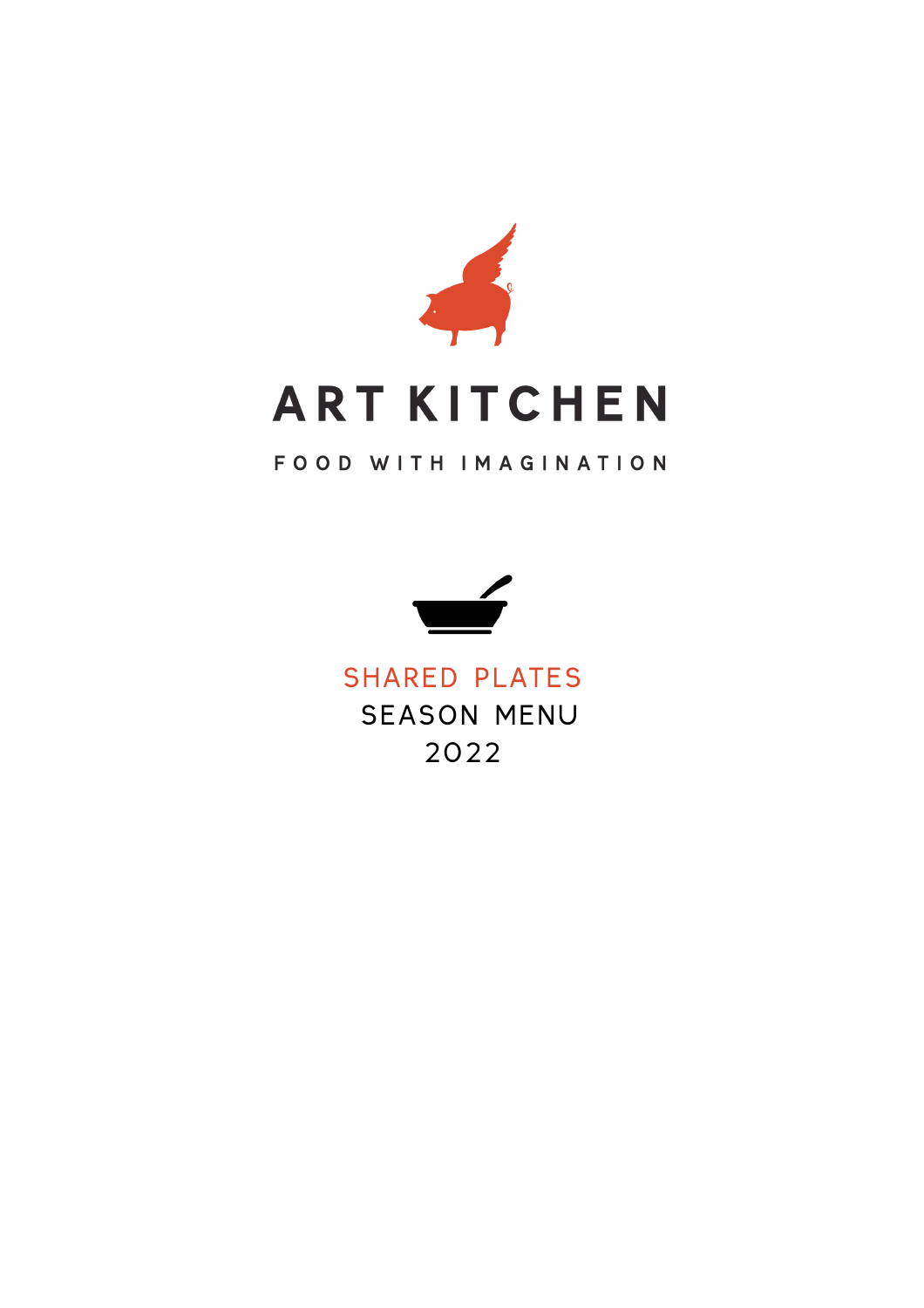

All gorgeous things come in small bites and our delicious canapés are the perfect combination of taste and texture in a bite or two. beautifully served in our own unique 'art' way.

#### **COOL WARM**

| coconut scallop, tomato, pepper, lime,<br>chilli, coriander                 | df gf  | tried<br>truffle             |
|-----------------------------------------------------------------------------|--------|------------------------------|
| black rice, whipped satay tofu, peanut,<br>edamame, pickled chilli          | ve df  | carro<br>humn                |
| caramelised fennel tart, parmesan custard,<br>rocket                        | V      | basil<br>saffrc              |
| pear & prosciutto wrap, gorgonzola mousse,<br>candied walnuts               | qf     | 'fish &<br>fries,            |
| crab remoulade, sweet corn aioli, chive,<br>charcoal bun                    | df     | sticky<br>popp <sub></sub>   |
| tandoori carrots, whipped vadouvan paneer,<br>poppadum crumbs, nigella      | v      | qrilled<br>flat b            |
| chorizo jam, quail egg, parmesan aioli, crispy<br>music bread               | df     | pork<br>salad                |
| eggplant imam bayildi, tomato & pepper, flat<br>bread, smoked yoghurt       | qf v   | charg<br>lime,               |
| coconut poached prawn, green mango,<br>sticky coconut & chilli caramel      | df qf  | mini (<br>dijon              |
| sushi rice, soy & sesame beef carpaccio,<br>wakame                          | df gf  | little:                      |
| wonton chip, crispy roast duck, sticky hoisin,<br>shallots, shaved cucumber | df     | crisp <sub>)</sub><br>chilli |
| pacific oysters, lemon myrtle & macadamia                                   | df qf  | fried                        |
| rosemary shortbread, whipped feta,<br>honey pear, micro rocket              | $\vee$ | mini (<br>chip               |
| cured & smoked ocean trout, beetroot &<br>horseradish curd, watercress      | df gf  | spicy                        |

| fried truffled polenta cubes, oyster mushroom,<br>truffle aioli           | v gf  |
|---------------------------------------------------------------------------|-------|
| carrot & red lentil spiced fritters, carrot<br>hummus                     | ve gf |
| basil & gooey gorgonzola 'soft centred' arancini,<br>saffron aioli        | v     |
| 'fish & chips' flathead, little cones of french<br>fries, lemony tartare  | df    |
| sticky bbq chicken, corn cream, charred corn,<br>popped corn              | gf    |
| grilled halloumi, candied walnut, pomegranate,<br>flat bread              | V     |
| pork belly, sticky soy & chilli, radish & apple<br>salad                  | gf    |
| chargrilled 'tequila' steak, chipotle mayo, finger<br>lime, tortilla chip | df qf |
| mini croque monsieur's, smoked ham, gruyere,<br>dijon sauce               |       |
| little spiced veggie pies, beet relish & rocket                           | ve    |
| crispy flash fried squid, coriander aioli, charred<br>chilli & shallots   | df qf |
| fried cheesy corn empanadas, chimichurri                                  | v     |
| mini chicken kiev, tarragon aioli, sweet potato<br>chip                   |       |
| spicy moroccan lamb & feta sausage rolls with<br>tzatziki & dukkah        |       |
|                                                                           |       |



1 Hour Service 3 pieces



 5 pieces  $\begin{array}{|c|c|c|c|c|}\n\hline\n\text{3} & \text{5} & \text{5} & \text{5} & \text{6} & \text{6} \\
\hline\n\text{4} & \text{5} & \text{6} & \text{6} & \text{6} \\
\hline\n\text{5} & \text{6} & \text{6} & \text{6} & \text{6} \\
\hline\n\text{6} & \text{6} & \text{6} & \text{6} & \text{6} \\
\hline\n\text{7} & \text{8} & \text{6} & \text{6} & \text{6} \\
\hline\n\text{8} & \text{6} & \text{6} & \text{6$ 



<sup>2</sup> Hour Service

. . . ). . . . . . . . . . . . . .

*prices are exclusive of GST & Staff* **gf** gluten free v vegetarian **df** dairy free **ve** vegan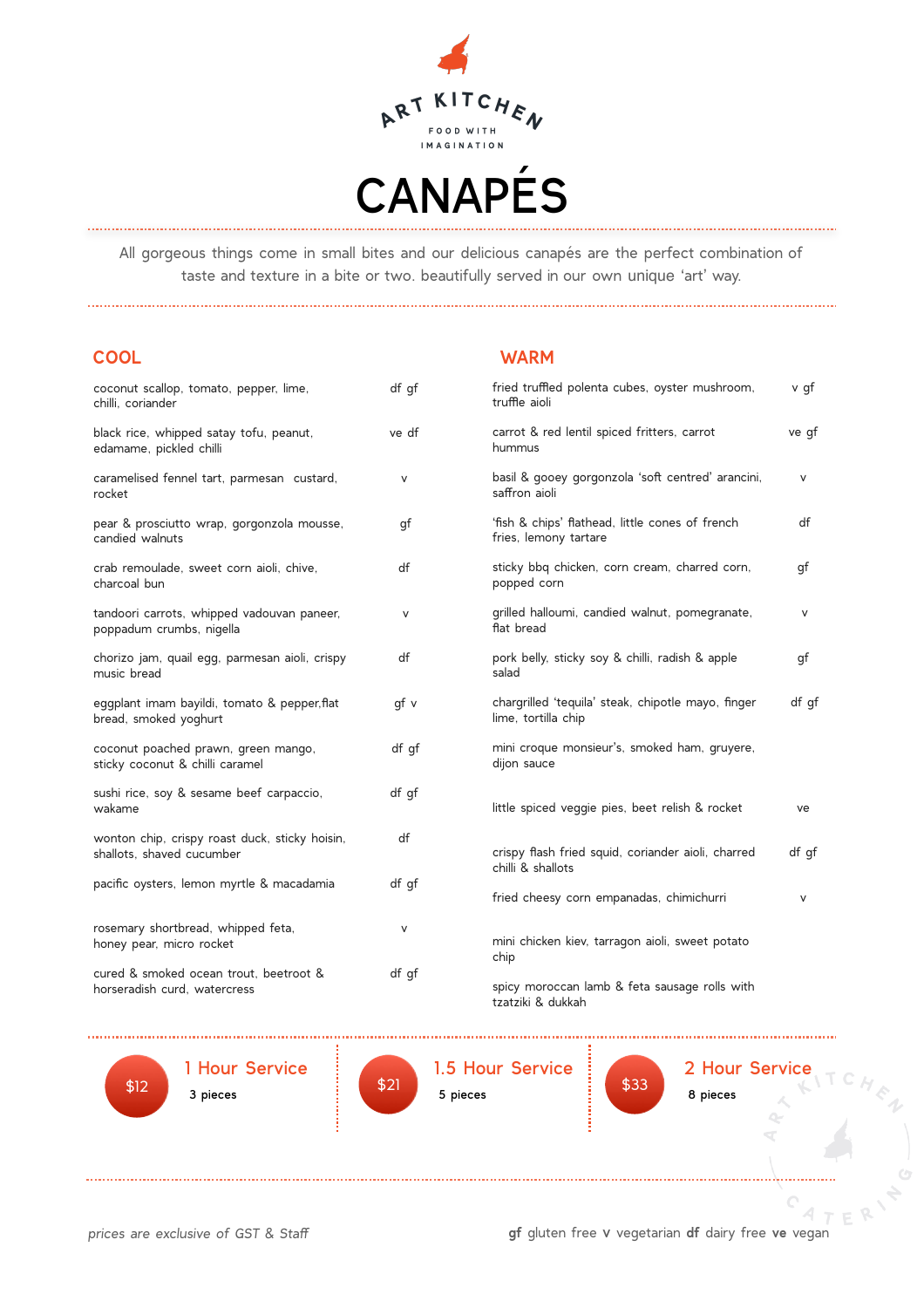

## ENTREE GRAZING PLANKS

add a bit of theatre and excitement to your event with our gorgeous plank stations. loaded with the best locally sourced ingredients and beautifully presented on solid oak boards. plank stations give your guests the opportunity to graze while you take time for some happy snaps!

#### **GRAZING PLANK**

#### **ANTI PASTI**

selection of prosciutto, salami & chorizo, manchego, gorgeous grilled peppers, artichokes, chilli & mint feta, olives, pickles, caper berries, baked bread & grissini

#### **SALMON TWICE**

beetroot & vodka cured salmon, applewood smoked salmon, carrot & celeriac remoulade, blinis & bruschetta, capers, cornichons, horseradish creme fraiche, herbs

#### **THE PLOUGHMANS**

free range ham & organic chicken liver pate, pork pies, celery, cherry toms, pickled onions, gippsland blue, vintage cheddar, piccalilli chutney, pickles, baked bread & crackers

#### **BUFFALOOM**

fresh carved buffalo mozzarella, heirloom tomatoes, gorgeous basil pesto, olives & capers, grilled & chilled summer veggies, crispy polenta chips with pecorino, rosemary crostini

gf v

#### **JUST CHEESE**

selection of brie, blue & cheddar, gooey baked rosemary camembert, cranberry relish, quince, dried fruits, poached pears, grapes, nuts & crackers

#### **THE EASTERN**

house falafels, hummus with smoked paprika, cumin & yoghurt spiced chicken, tabouli, spiced flatbread, pickles, baba ghannouj, charred eggplant & za'atar

#### **JUST VEG & FRIENDS**

honey roasted heirloom carrots, sweet potato chips, tahini yoghurt dip, nigella, grilled eggplant with parsley pesto & marinated feta, empanadas, spinach pastizzi, caramelised garlic bread with a balsamic glaze v



#### Per Plank

 Each plank serves approximately **eight to ten people.** Planks will serve approximately twelve in conjunction with canapé selections. Planks include bamboo plates and cutlery



gf

v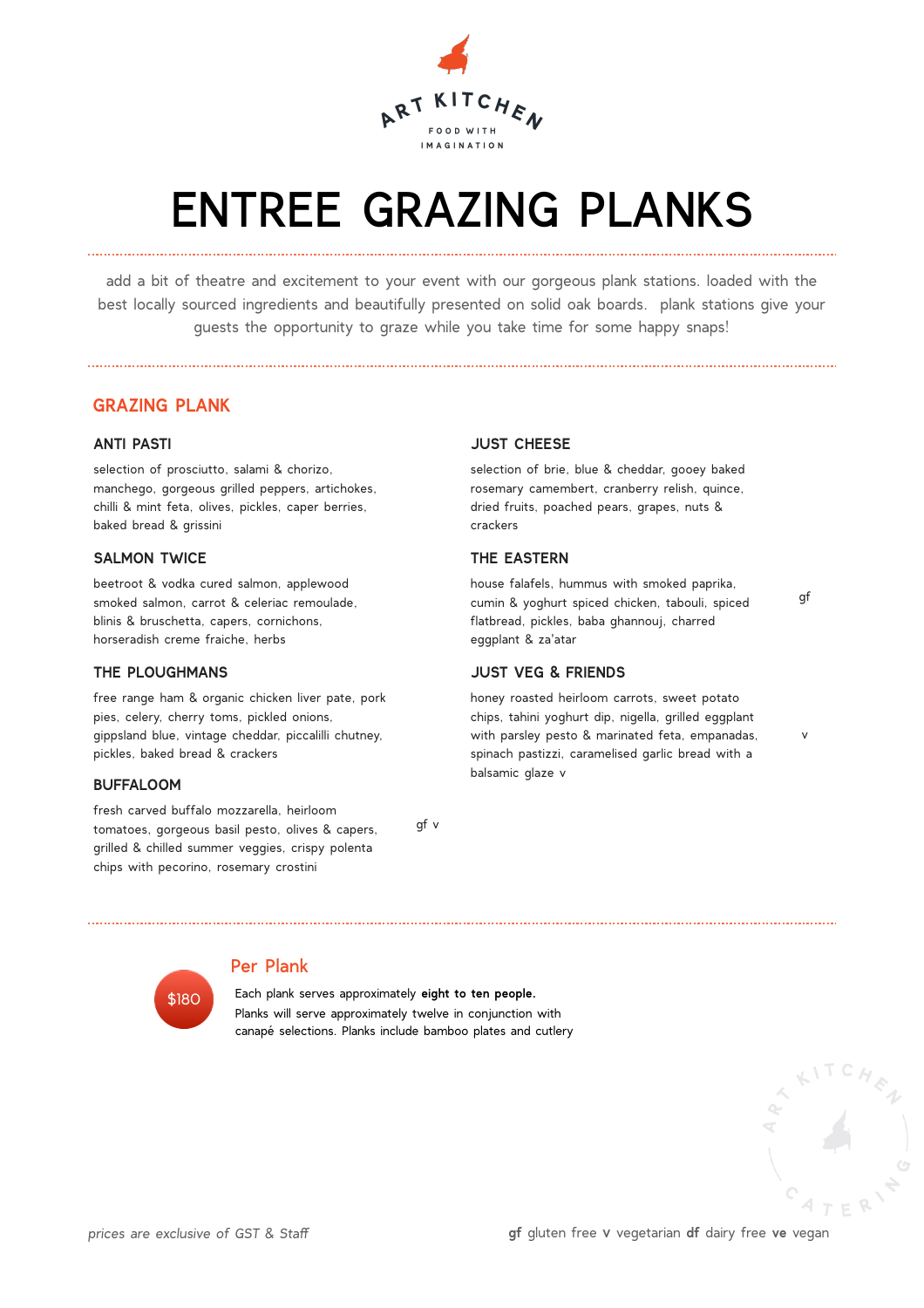

## SHARED PLATES MAIN

for a more casual dining experience our selection of gorgeous shared plates are a popular option. served on a selection of platters, bowls and boards.

#### **THE MAIN EVENT**

| chargrilled strip steak, eggplant caponata, white beans, salsa verde          | df qf  |
|-------------------------------------------------------------------------------|--------|
| confit ocean trout, beans, soft egg, tomato, olives, crispy kale              | df qf  |
| chicken saltimbocca, proscuitto, sage pesto, reggiano                         | gf     |
| crispy skin salmon, zucchini slaw, whipped avocado & horseradish              | df qf  |
| eight hour slow roast lamb shoulder, confit garlic, rosemary jus, pomegranate | df qf  |
| slow braised sticky beef cheeks, roast beets, horseradish cream               | gf     |
| mixed mushroom & truffle custard tart, parmesan, soft herbs                   | $\vee$ |
| twice cooked pork belly, apple ketchup, thyme jus, pork crackle               | df gf  |
| slow braised veal meatballs, tomato sugo, chilli, parmesan, basil             | gf     |
| roast market fish, romesco sauce, charred greens, olive oil                   | gf     |
| roast free range chicken, textures of cauliflower, lemon, saffron & raisins   | gf     |
| cumin, carrot & lentil fritters, spiced carrot puree, parsley & mint          | ve qf  |
| baked spiced sweet potato, quinoa, crispy kale, whipped nut butter            | ve qf  |
| crispy parmesan eqqplant, pomodoro, ripped basil, buffalo mozzarella          | V      |

#### **SALADS & SIDES**

| df ve |
|-------|
| qf v  |
| ve    |
| gf    |
| v qf  |
| qf v  |
| V     |
| qf    |
| qf    |
| gf v  |
| qf v  |
| qf v  |
|       |

\$47

#### Per Person

 **Please choose 3 mains and 2 salads** Bread, butter and all serving equipment included. **Min 20 guests please**